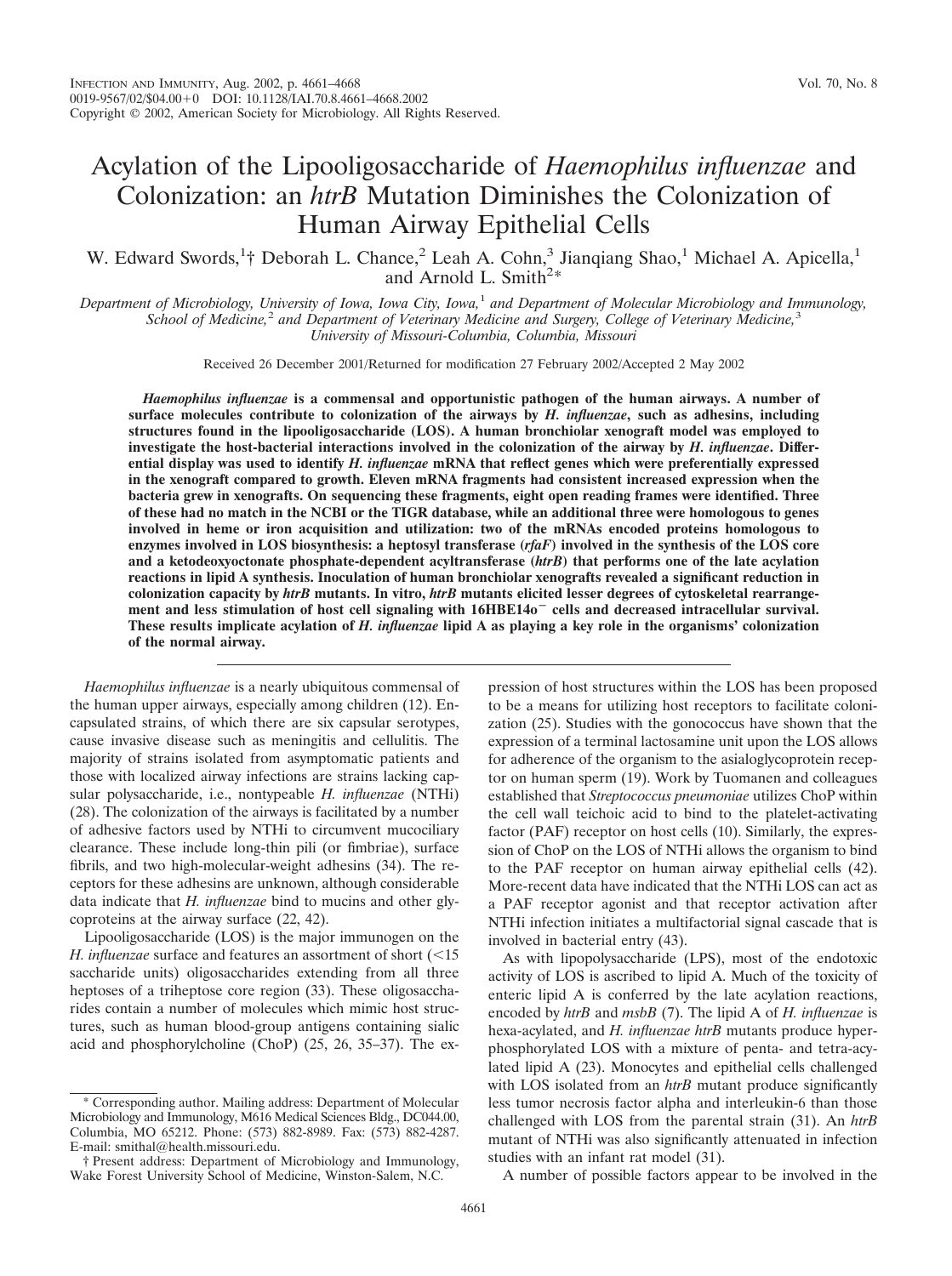|  |  |  | TABLE 1. H. influenzae strains |  |
|--|--|--|--------------------------------|--|
|--|--|--|--------------------------------|--|

| Strain                   | Relevant genotype             | Capsular type | Description                                      | Source or reference |
|--------------------------|-------------------------------|---------------|--------------------------------------------------|---------------------|
| R3001                    | Wild type                     | <b>NTHi</b>   | Clinical isolate from CF patient                 | This study          |
| R3001a                   | htrB mutant                   | NTHi          | Tn5 mutant of R3001                              | This study          |
| E <sub>1</sub> a         | Wild type                     |               | Serotype b strain                                | 41                  |
| $E1a*$                   | htrB mutant                   |               | Tn5 mutant of E1a                                | This study          |
| 2019                     | Wild type                     | NTHi          | Clinical isolate from COPD patient               | 6, 30               |
| <b>B29</b>               | htrB mutant                   | <b>NTHi</b>   | Tn3 htrB mutant of 2019 (cam)                    | 23                  |
| 2019 $pqmB::erm$         | $htrB^+$                      | NTHi          | Erythromycin-resistant phosphoglucomutase mutant | 42                  |
| $2019$ <i>licD</i> ::kan | $htrB^+$                      | NTHi          | licD with kanamycin cassette from pUC4K          | 24                  |
| <b>B29 (KKH1)</b>        | $\Delta$ htr $B$ (htr $B^+$ ) | <b>NTHi</b>   | Wild-type <i>htrB</i> in shuttle vector          | This study          |
| <b>B29 (KKH2)</b>        | $\Delta$ htr $B$ (htr $B^+$ ) | NTHi          | Wild-type htrB in shuttle vector                 | This study          |

colonization of respiratory epithelium by *H. influenzae*. We sought to identify *H. influenzae* genes expressed during the colonization of normal human respiratory epithelium. A differential display approach was employed to identify *H. influenzae* mRNA representative of genes with increased expression in human airway xenografts compared to growth in vitro. The results indicate that the expression of genes involved in the acquisition and utilization of heme and LOS biosynthesis are increased during infection. Further experiments revealed that *htrB* mutants with lesser acylation of lipid A have decreased ability to colonize human airway xenografts in comparison to the parental strains. An *htrB* mutant also elicited lesser cytoskeletal rearrangements and cellular activation after inoculation of immortalized  $16HBE14o^-$  airway cells. These results indicate that the late acylation of the lipid A is important in the colonization of respiratory epithelium by *H. influenzae* and represents a key step in LOS biosynthesis.

### **MATERIALS AND METHODS**

**Bacteria***.* Descriptions of the *H. influenzae* strains used in this study are provided in Table 1. *Escherichia coli* strains DH5α and HB101 were used as recipients in the cloning experiments. All *H. influenzae* strains were propagated on brain heart infusion agar or broth. (Difco-Becton Dickinson, Franklin Lakes, N.J.) supplemented with 10 µg of hemin (ICN Biomedicals [Aurora, Ohio] or Sigma [St. Louis, Mo.])/ml and 10  $\mu$ g of NAD (Sigma)/ml (sBHI). Xenograft flushes (see below) were plated on the same media containing bacitracin at 100 g/ml. Kanamycin-resistant transformants were selected on sBHI-bacitracin agar containing kanamycin at 15  $\mu$ g/ml. Plasmid pGB19 was obtained from G. J. Barcak (University of Maryland) and introduced in to *H. influenzae* by electroporation (3).

**Human airway xenografts***.* Primary human airway epithelial cells were cultured on a devitalized rat tracheal matrix as xenografts implanted in nude mice as described previously (8). This tissue is repopulated with pseudostratified respiratory epithelium and is open at both ends (8). For differential display experiments, six xenografts were inoculated with  $2 \times 10^3$  to  $5 \times 10^3$  CFU of *H*. *influenzae* R3001. To assess xenograft colonization by wild-type and mutant strains of *H. influenzae*, xenografts were inoculated with  $5 \times 10^2$  to  $6 \times 10^3$  CFU of bacteria: 5 days after inoculation the xenografts were flushed with 0.2 ml of phosphate-buffered saline (PBS) containing 0.1% gelatin (PBS-G) and plated on sBHI-bacitracin agar. After 36 h of incubation at 37°C, the plates were inspected. If there was no growth, the xenograft was removed and homogenized in 5 ml of PBS-G in a standard clearance Potter-Elvehjem homogenizer,and the numbers of viable *H. influenzae* were determined by quantitative plate counting on sBHIbacitracin agar. Colonization was defined as occurring if any inoculated *H. influenzae* organisms were recovered from a xenograft effulent or homogenate. A typical xenograft flush and homogenate of the entire xenograft contain  $3.2 \times 10^5$ to  $6.4 \times 10^7$  CFU 5 days after inoculation with  $10^2$  to  $10^3$  CFU of strain R3001.

Cryosections of the xenografts were prepared as follows: the central portions of the airway xenografts were excised and fixed in 2% paraformaldehyde in PBS and then stored at 4°C. They were then infiltrated with 30% sucrose and embedded in TBS tissue freezing medium from American Master Tech Scientific (Lodi, Calif.). Sections (6 to 8 nm) were cut, placed onto microscope slides, and

stored at  $-20^{\circ}$ C. Prior to the studies with labeled monoclonal antibodies to *H*. *influenzae* OMP6 or ChoP, the sections were placed at room temperature for 1 h.

**Immortalized human bronchial epithelial cells.** Infection studies were performed with the simian virus 40-derived human bronchial epithelial line  $16HBE14o^-$ , which contains a diverse population of airway cells (16). For the adherence and invasion experiments, the cells were seeded into 24-well dishes  $(10<sup>5</sup>$  cells/well) in Eagle modified essential medium (Difco) supplemented with 10% fetal calf serum and 1% L-glutamine. For the electron microscopy experiments, the cells were seeded onto BioCoat membranes (1  $\mu$ m [pore size], 10<sup>5</sup> cells/membrane; Becton Dickinson, Franklin Lakes, N.J.) in supplemented Eagle modified essential medium and incubated in submerged culture for 48 h. The medium overlying the monolayer was then aspirated to establish an air-liquid interface, and the cells were incubated for an additional 48 h with Widdicombe's medium in the basolateral compartment to permit maximum differentiation (49). Prior to inoculation, the transepithelial resistance (TER) of the monolayers was measured with a MilliCell (MilliPore, Bedford, Mass.) to confirm the establishment of polarized monolayers with tight junctions. The TER was between 1,000 and 2,500  $\Omega$ /cm<sup>2</sup>.

**Differential display.** Xenografts were inoculated with  $2 \times 10^3$  to  $5 \times 10^3$  CFU of NTHi strain R3001 3 weeks after seeding with normal human tracheal epithelial cells and flushed or harvested as previously described (8). The xenograft was flushed with 0.2 ml of PBS-G, which was serially diluted and quantitatively cultured by plate count. Those xenografts whose effluent contained  $>10^6$ CFU/ml were then flushed every other day with 0.2 ml of PBS with the effluent directed into 1 ml of Trizol (BRL, Bethesda, Md.) heated to 60°C. The tube was vortexed and the centrifuged  $(12,000 \times g)$  for 10 min, and the supernatant was added to 0.1 ml of chloroform and again centrifuged. The supernatant was aspirated, and a 1/10 volume of 3 M sodium acetate (pH 5.2) was added, followed by 2 volumes of isopropanol; the mixture was then cooled to  $-20^{\circ}$ C for 2 h. The nucleic acid was next pelleted by centrifugation  $(12,000 \times g)$  for 10 min, the supernatant was aspirated, and the pellet was dried in a Speedy-Vac. The pellet was dissolved in 0.15 ml of diethylpyrocarbonate (DEPC)-treated water and treated with RNase-free DNase I by using the Message Clean Kit (GeneHunter, Brookline, Mass.). Eight flushes of the same xenograft yielded ca.  $0.05 \mu$ g of RNA quantitated on its absorbance at 260 and 280 nm. The material from six separate xenografts flushed eight times was used as a source of in vivo RNA. For comparison, 25 ml of stationary-phase culture of *H. influenzae* strain R3001 grown in sBHI broth was centrifuged  $(10,000 \times g)$  for 15 min at 0 to 4°C, and the pellet was suspended in 0.05 M sodium acetate (pH 5.2) and 5 ml of Trizol (at

TABLE 2. *In vivo*-expressed genes identified by differential cDNA display analysis

| Database <sup><math>a</math></sup><br>homology | Gene             | Description              | Source or<br>reference |
|------------------------------------------------|------------------|--------------------------|------------------------|
| No match                                       | ORF1             | No known homology        | NA                     |
| No match                                       | ORF <sub>2</sub> | No known homology        | NA                     |
| No match                                       | ORF3             | No known homology        | NA                     |
| HI0097-0099                                    | hitABC           | Iron transport           |                        |
| HI0263-0264                                    | hxuAB            | Heme utilization         | 9                      |
| HI0853                                         | hbpA             | Heme-binding lipoprotein | 18                     |
| HI1527                                         | htrB             | Acyltransferase          | 23                     |
| HI1105                                         | rfaF             | Heptosyl transferase     | 30                     |

*<sup>a</sup>* The NCBI, TIGR, and Swiss-Prot databases were searched.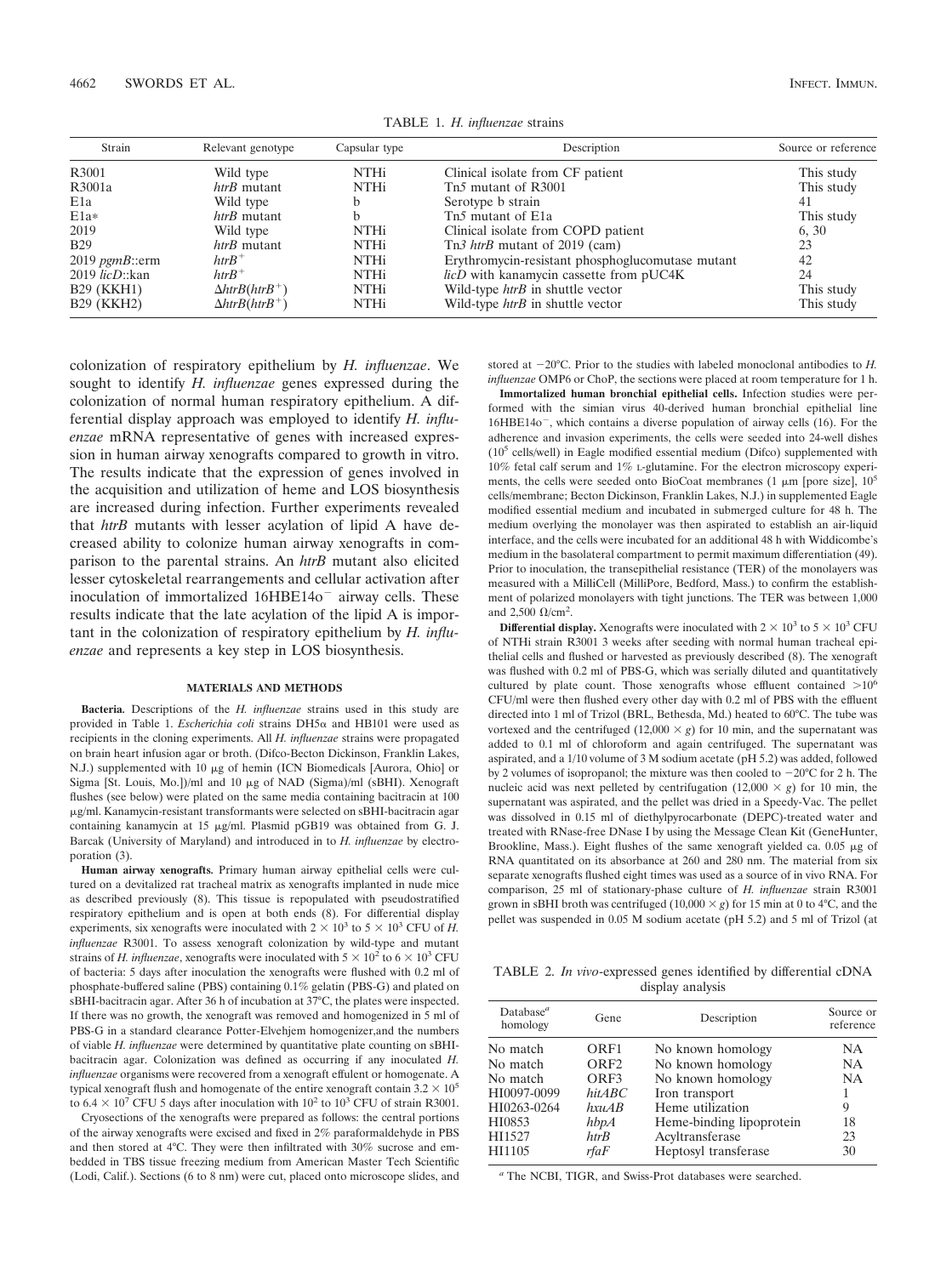| Strain     | Genotype                      | Cell association <sup><i>a</i></sup> (%) | $SEM^b$ | Invasion <sup>a</sup> (%) | <b>SEM</b> | DC    |
|------------|-------------------------------|------------------------------------------|---------|---------------------------|------------|-------|
| 2019       | $htrB^+$                      | 29                                       |         | 0.79                      | 0.13       | NA    |
| <b>B29</b> | htrB mutant                   | ∠∠                                       |         | 0.04                      | 0.018      | 0.008 |
| B29(pKKH1) | $\Delta$ htr $B$ (htr $B^+$ ) | 19                                       |         | 0.18                      | 0.004      | 0.004 |
| B29(pKKH2) | $\Delta$ htr $B$ (htr $B^+$ ) | 33                                       |         | 0.24                      | 0.021      | 0.002 |

TABLE 3. Adherence and invasion by *htrB* strains of bronchial epithelial cells

<sup>*a*</sup> Percentage of the initial inoculum.<br> $\frac{b}{n} = 4$ .

 $\binom{c}{r}$  values were calculated by using a paired *t* test.

60°C) added, and the suspension vigorously vortexed for 30 s. After centrifugation for 5 min at  $10,000 \times g$  the supernatant was aspirated, and a 1/10 volume of 3 M sodium acetate (pH 5.2) was added, followed by 2 volumes of isopropanol. After the mixture was cooled to  $-20^{\circ}$ C for 2 h, the preparation was centrifuged  $(10,000 \times g)$  for 30 min and the supernatant was aspirated and discarded; the pellet was dried in a Speedy-Vac. The pellet was dissolved in DEPC-treated water and DNase I treated as described above. The total RNA concentration was  $1.1 \mu$ g/ml.

To verify that mRNA was present in the xenograft flush, we initially used the primers and conditions described by Wong and McClelland (48). We then designed 10 10-mers essentially by the technique of Fislage et al. (13). After we determined the 8-mer frequency in the genome of *H. influenzae* strain Rd KW20, we randomly added an A and a T to the 5' and 3' ends, respectively, of the 8-mer sequence. For the reverse transcription reaction, 10 ng of RNA in 10  $\mu$ l of DEPC-treated water was heated to  $65^{\circ}$ C and added to 10  $\mu$ l of first-strand synthesis buffer (Gibco-BRL) containing  $0.01 \mu M$  concentrations of each of the 10-mer primers, 10  $\mu$ l of 10 mM deoxynucleoside triphosphate mix (Gibco-BRL), and 50 U of Moloney murine leukemia virus reverse transcriptase (Gibco-BRL). The tube containing the first-strand reaction mix was incubated at 37°C for 1 h, and then an equal volume (20  $\mu$ l) of polymerase buffer (2 mM Tris-HCl, pH 8.3; 5 mM KCl; 4 mM  $MgCl<sub>2</sub>$ ), 1  $\mu$ M concentrations of the same primers, 1  $\mu$ Ci of [ $\alpha$ -<sup>32</sup>P]dCTP, and 0.5 U of AmpliTaq DNA polymerase (Perkin-Elmer-Roche, Branchburg, N.J.) were added. An initial low-stringency PCR cycle started at 65°C, followed by 94°C for 1 min, 37°C for 2 min, and 72°C for 2 min, and in turn followed by 30 high-stringency cycles of 94°C for 1 min, 54°C for 1 min, and 72°C for 2 min. Four volumes of loading solution (80% formamide with bromphenol blue and xylene cyanol) were added to each  $50 \mu$ l of PCR mixture, and the samples were heated to 65°C and loaded onto a 5% acrylamide–50% urea sequencing gel. After electrophoresis, the gel was dried onto Whatman 3MM paper and autoradiographed. Lanes containing dilutions of the reverse transcription-PCR from broth-grown and xenograft-grown bacteria were loaded side by side.

The autoradiographs were scanned with an Alpha Inotech image processor, and each band in the in vitro lane was assigned relative value based on its density. We then compared the ratio of that band to the adjacent band found from RNA isolated from xenograft effluent. Our initial goal was to investigate in vivo bands whose density was twice that of the adjacent in vitro band. However, the runto-run variation in each band intensity was two- to threefold. Eleven bands were 1.5- to 5.0-fold greater in intensity in the in vivo RNA prep. One of us (A.L.S.) independently selected the same 11 in vivo bands on the basis of their density being consistently greater than the adjacent in vitro band. These bands were excised with a scalpel and heated in 50  $\mu$ l of Tris-EDTA buffer at 65 $\degree$ C for 1 h. The fragments were cloned into the PCR-Trap vector (Gene Hunter) and sequenced by using PCR-Trap primers (Gene Hunter).

**Construction of mutants.** Once *htrB* was chosen as a target for further study, PCR primers directed against regions flanking the gene were identified in the *H. influenzae* Rd KW20 genome. The primers were htr-F (AGCTTTACGCCACG AAACAAA; coordinates 1597846 to 1597861) and htr-R (CGCAAAATTCAC GAATAGCA; coordinates 1599155 to 1599171). After amplification by using PCR, a 1.3-kb fragment was gel purified, blunt-ended, and cloned into pUC19, and the clone was then transformed into *E. coli* HB101. *htrB* was mutagenized by using  $\lambda$ Tn<sub>5</sub> according to the method of de Bruijn and Lupski (11). The resulting plasmid was linearized and used to transform *H. influenzae* R3001 and E1a after the induction of competence (20), with transformants selected on sBHI agar containing kanamycin at 15  $\mu$ g/ml. The allelic exchange of *htrB* was confirmed by Southern analysis. *H. influenzae* strain B29 is an *htrB* mutant of NTHi 2019 that has been described previously (23).

**Cloning of** *htrB***.** The *htrB* gene in plasmid pCRII (Invitrogen, Carlsbad, Calif.) (23) was excised with *Eco*RI and cloned into pGB19 (3), a derivative of the *E.*

*coli*-*H. influenzae* shuttle vector pHVT1, with an increased copy number. After electroporation (23) into strain B29, two clones were retained: B29/pKKH1 and B29/pKKH2.

**Bacterial adherence and invasion experiments.** The invasion of 16HBE14o cells by wild-type *H. influenzae* and *htrB* mutants was assessed by using a gentamicin-survival assay, as described elsewhere (42, 43). Bronchial cells were infected with NTHi (multiplicity of infection, 100:1) for 4 h, washed thoroughly, and incubated with 50  $\mu$ g of gentamicin/ml for 1.5 h to kill extracellular bacteria. Control experiments revealed no significant permeation of the bronchial cells by gentamicin and no significant differences in the growth of extracellular bacteria during the course of the initial infection (data not shown). Cellular association (adherence plus invasion) was defined as the percentage of the inoculum  $\pm$  the standard error of the mean recovered as viable CFU after a vigorous washing and no gentamicin treatment, whereas invasion was defined as the percentage of the inoculum recovered after gentamicin treatment. Significance was evaluated with a paired *t* test by using the interactive version of SAS software (SAS Institute).

**Confocal laser scanning microscopy***.* Human bronchial epithelial cells (16HBE14o<sup>-</sup>) were cultured at an air-fluid interface on BioCoat units inoculated with strain 2019 and isogenic mutants as described above and incubated for 4 h at 37°C. The membranes were washed twice in Dulbecco PBS (D-PBS; Gibco, Invitrogen, Carlsbad, Calif.) and fixed in 2% paraformaldehyde for 15 min. Immunohistochemical labeling was performed essentially as described previously (42). The PAF receptor was visualized by using a rabbit polyclonal antibody directed against an N-terminal peptide as described by Palade and coworkers (32). *H. influenzae* were visualized by using the monoclonal antibody 3B9, which recognizes the outer membrane protein P6 (5). After they were processed, the membranes were excised from the inserts and mounted under coverslips by using the ProLong Antifade mounting resin (Molecular Probes, Eugene, Oreg.). Confocal analysis was performed by using a Zeiss 510 Axiovert confocal laser scanning microscope (Carl Zeiss, Galveston, Tex.).

**Electron microscopy.** After infection, the BioCoat membranes were washed twice in D-PBS and fixed in 4% paraformaldehyde for 30 min. The membranes were then divided and processed for scanning electron microscopy (SEM) and transmission electron microscopy (TEM). For SEM analysis, the membranes were incubated in 1% tannic acid in D-PBS, washed, and fixed in 2% glutaraldehyde for 1 h at room temperature. The membranes were treated with osmium tetraoxide, dehydrated with a graded ethanol series and hexamethyldisilazine, and mounted with adhesive tabs and colloidal silver. After sputter coating with gold-palladium, the stubs were viewed on a Hitachi S-4000 scanning electron microscope (Hitachi Plaza, San Francisco, Calif.).

For TEM analysis, 2% gluteraldehyde fixed membranes were treated with osmium tetraoxide and dehydrated with a graded acetone series prior to embedding within Epon resin. Sections  $(0.1 \mu m)$  were cut with a diamond knife, and the sections were stained with uranyl acetate and lead prior to viewing them on a Hitachi T-7000 or a JEOL 1200X transmission electron microscope (JEOL, Inc., Peabody, Mass.).

**Immunoblot analysis***.* The expression of ChoP on the *H. influenzae* LOS was assessed by colony immunoblot analysis as described previously (47). Monoclonal antibody TEPC-15 (immunoglobulin A [IgA]; Sigma-Aldrich, St. Louis, Mo.) was used at a 1:10,000 dilution. A goat anti-mouse IgA alkaline phosphatase conjugate (Bio-Rad, Hercules, Calif.) was used at a 1:10,000 dilution, and positive colonies were detected by using BCIP (5-bromo-4-chloro-3-indolylphosphate) and nitro blue tetrazolium.

**IP assay***.* To gain insight into cell signaling by *htrB* mutants, cytosolic inositol phosphate (IP) levels were assessed by using a well-described radioassay (14). Immortalized 16HBE14o<sup>-</sup> airway cells were labeled with <sup>3</sup>H-labeled myoinositol, infected with *H. influenzae* 2019 and derivatives with mutations in *htrB pgmB licD* (42), and cytosolic fractions prepared by methanol-chloroform extraction. IPs were isolated by ion-exchange chromatography as described previously (43).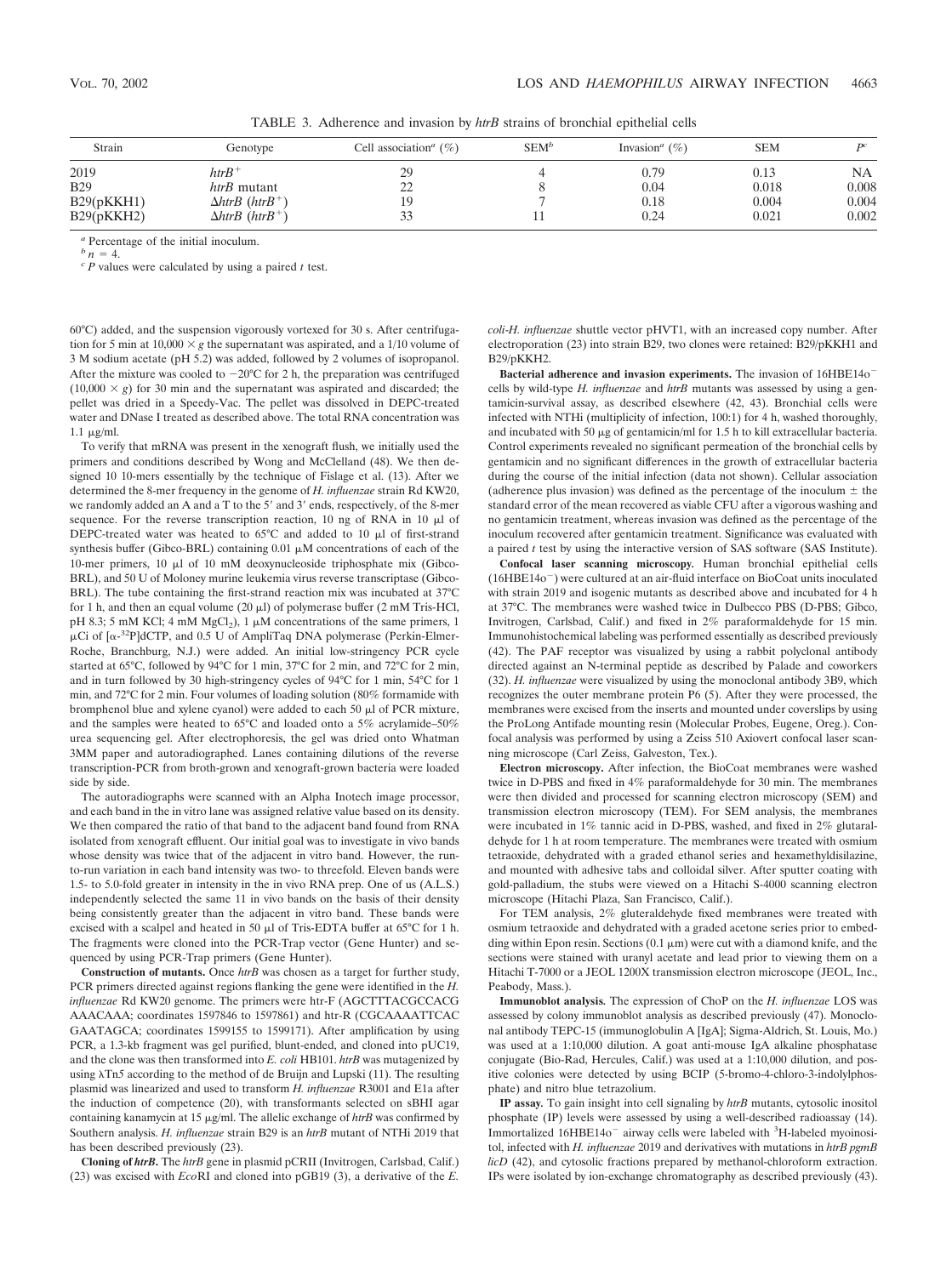

FIG. 1. Cryosection of human bronchial epithelial cell xenograft infected with the *htrB* mutant B29. Bacteria were visualized by immunohistochemical staining with monoclonal antibody 3B9 (IgG), which recognizes the *H. influenzae* outer membrane protein P6 (A) and monoclonal antibody TEPC-15 (IgA), which recognizes ChoP (B). Goat anti-mouse IgG-FITC (Molecular Probes) and anti-mouse IgA-Texas red conjugate (Cortex Biochemical) secondary antibodies were used to identify bacteria (arrows). (C) Epithelial cell monolayer as visualized by Nomarski differential-interference contrast microscopy. (D) Image in which panels A and B are merged, with the resultant color (faint yellow) photographing as white (arrows). Comparable results were obtained in similar analyses of cells infected with strain 2019 (data not shown).

The statistical significance of the differences was calculated by *t* test by using SAS software.

## **RESULTS**

**Identification of genes with increased expression in vivo by differential display.** Differential display analysis was performed on pooled total RNA isolated from nontypeable *H. influenzae* strain R3001 grown in vitro and from the effulent of infected human airway epithelial xenografts. Eleven fragments with increased expression within the infected xenografts were identified and confirmed by Southern blotting to be found within the *H. influenzae* R3001 genome (data not shown). On sequencing, these fragments were portions of eight open reading frames (ORFs) (Table 2). These ORFs were compared against the TIGR and GenBank databases by using BLASTP, BLASTN, BLASTX, and TBLASTN. In addition, a motif search was performed at Swiss-Prot (www.expasy.ch). Three of these ORFs had no significant homology with any genes in the NCBI GenBank, Swiss-Prot, or TIGR database. Three of the ORFs

were homologous to *H. influenzae* genes involved in the acquisition or utilization of heme. Two other ORFs were homologous to two other genes, *rfaF* and *htrB*, and are involved in the biosynthesis of *H. influenzae* LOS: *rfaF* encodes a heptosyltransferase that is required for the synthesis of the LOS core (30), and *htrB* encodes one of two putative ketodeoxyoctonate (KDO)-dependent acyltransferases responsible for the late acylation of the lipid A region of LOS (23).

**Effect of** *htrB* **mutation on adherence and invasion***.* To assess the role of *H. influenzae* lipid A acylation in the adherence to and invasion of human bronchial epithelial cells, studies were performed by using the simian virus 40-immortalized airway cell line 16HBE14o<sup>-</sup> and *H. influenzae* with an intact *htrB* allele (strain 2019), an insertionally inactivated *htrB* allele (strain B29), or a null allele complemented with a plasmidborne *htrB* gene as described previously (23). The cell association (adherence plus invasion) of strain 2019 was unaffected by the *htrB* mutation (Table 3). However, the results of gentamicin-survival invasion experiments revealed a significant de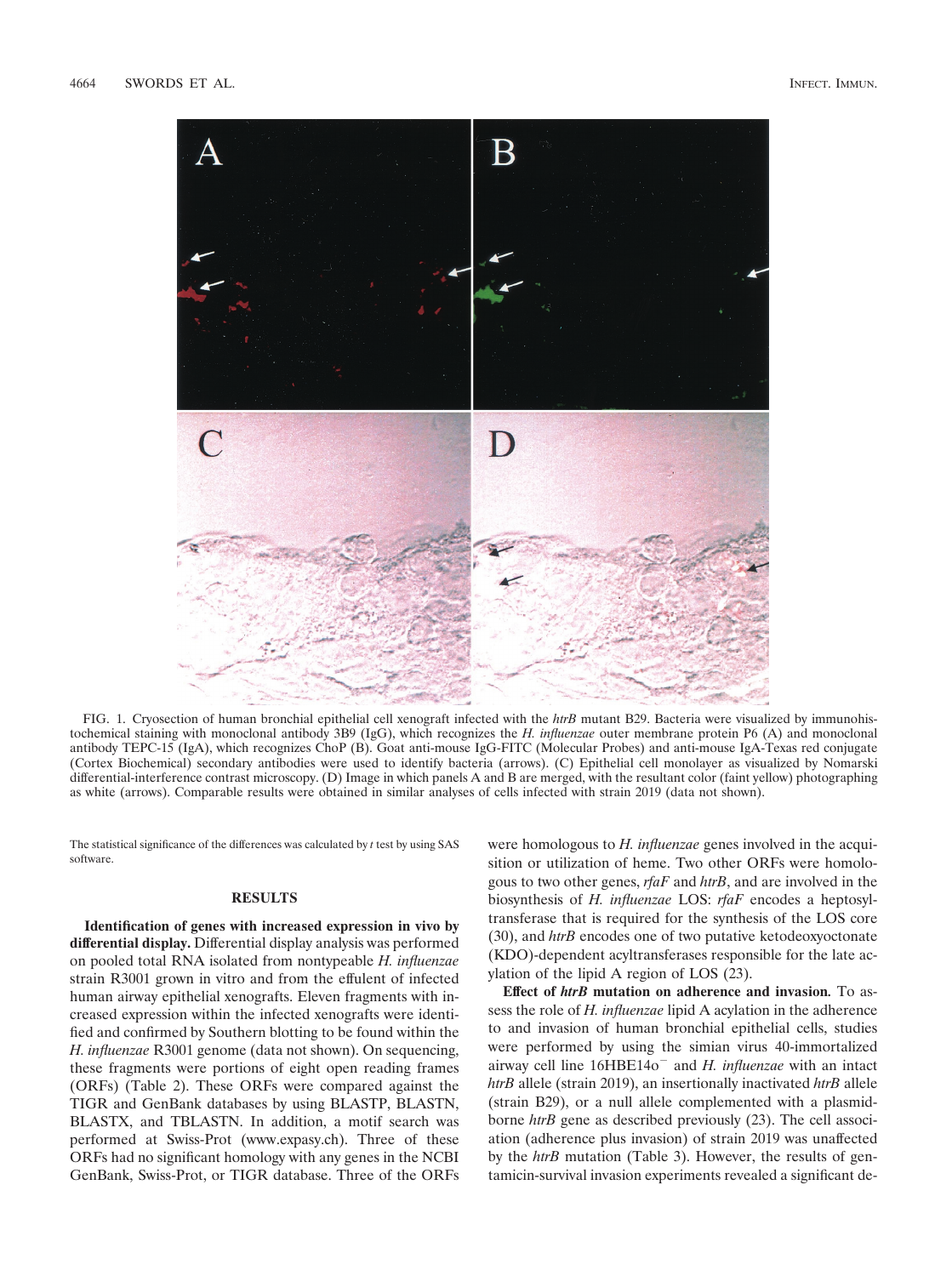crease in the number of intracellular bacteria  $(P = 0.008)$ . In strains in which the *htrB* mutation was complemented with an episomal copy of the gene the recovery of viable intracellular bacteria was partially restored; however, the invasion of these strains was still significantly less than that of the parental strain (Table 3).

The effect of the *htrB* mutation on invasion by strain 2019 was examined qualitatively in cryosections of bronchial xenografts to determine the presence and location (intracellular versus extracellular) of bacteria. The cryosections were immunostained with a *H. influenzae*-specific monoclonal antibody directed against outer membrane protein P6 and examined by confocal microscopy (Fig. 1). Colocalization of the immunostaining indicated intracellular and extracellular bacteria in xenografts inoculated with *H. influenzae* B29. Similar observations were made with strain 2019 (data not shown). These data suggest that intracellular survival, as opposed to invasion, may be the primary defect in NTHi *htrB* mutants. SEM of 16HBE14o<sup>-</sup> bronchial cells inoculated with strain 2019 and the isogenic *htrB* mutant B29 revealed nonuniform distribution of the bacteria on the cell surface for both strains (Fig. 2A and B). For cells infected with 2019, there was a tendency toward host cell microvilli elongation, whereas no such pattern was seen with the *htrB* mutant. Attachment and internalization assessed by TEM were comparable for the two strains (Fig. 2C to H). While the heterogeneity of attachment of the organisms across the cell surface precluded accurate quantitation of adherence and internalization by TEM, a survey of ca. 200 surface epithelial cells per strain was performed. The average number organisms attached extracellularly per epithelial cell was greater for the *htrB* mutant than the parent  $(0.85 \pm 0.7$  for strain B29 per epithelial cell versus  $0.50 \pm 0.57$  for strain 2019 per epithelial cell;  $P = 0.014$ ). The number of intracellular organisms represented ca. 8% of the total organisms detected per NTHi strain (8.1% for the *htrB* mutant B29 and 8.2% for the parent 2019). These data support the hypothesis derived from the gentamicin survival assay (above), indicating that intracellular survival rather than epithelial cell attachment or invasion are affected by changes in LOS acylation.

**Involvement of** *htrB* **in host cell signaling***.* The effect of the *htrB* mutation on host cell signaling was evaluated by using a radioassay to measure cytosolic IP concentrations (Fig. 3). The inoculation of  $16HBE14o^-$  cells with strain 2019 resulted in a significant increase in cytosolic IP levels over those observed in uninfected cells  $(P = 0.012)$ , as has been described elsewhere (43). In parallel experiments, no changes in IP levels were observed in cells infected with the isogenic  $htrB$  mutant ( $P =$ 0.29). These results are similar to those obtained in experiments with the poorly invasive 2019 *pgmB* and 2019 *licD* mutants (43). Since the loss of ChoP on the LOS may result in an inability of the mutants to activate PAF receptor signaling, the presence of ChoP on the *htrB* mutant B29 was assessed. Of particular interest, the 2019 *htrB* mutant had an increased, rather than decreased, reactivity on colony immunoblots with a T15 idiotype anti-ChoP monoclonal antibody compared to the parental strain (Fig. 4). Analysis of  $16HBE14o^-$  cells inoculated with 2019 and isogenic *htrB* mutants revealed no apparent difference in bacterial colocalization with the PAF receptor (data not shown). These results demonstrate that although *htrB* mutants express ChoP and bind to the PAF receptor, they



FIG. 2. Analysis of immortalized 16HBE14o<sup>-</sup> human airway epithelial cells infected with NTHi 2019 (A, C, E, and G) and the isogenic NTHi 2019 *htrB* mutant B29 (B, D, F, and H). The airway cells were cultured at an air-fluid interface on BioCoat semipermeable membrane inserts (1- $\mu$ m pore size), infected for 4 h as indicated, and processed for SEM analysis (A and B) or embedded in Epon resin, sectioned, and stained for TEM analysis (C to H). Note the difference in microvillus extension in airway cells infected with strain 2019 (A) compared to B29 (B). No apparent differences in the numbers or morphology of intracellular bacteria were observed in TEM analysis of cells infected with strain 2019 (C, E, and G) or B29 (D, F, and H).

fail to initiate cellular signaling, suggesting that the structural context of ChoP in the NTHi LOS is important to PAF receptor activation. These findings are consistent with previous data (42, 43).

**Effect of** *htrB* **mutation on the colonization of human airway xenografts.** Human airway xenografts were inoculated with the *H. influenzae* serotype b strain E1a, and NTHi strains R3001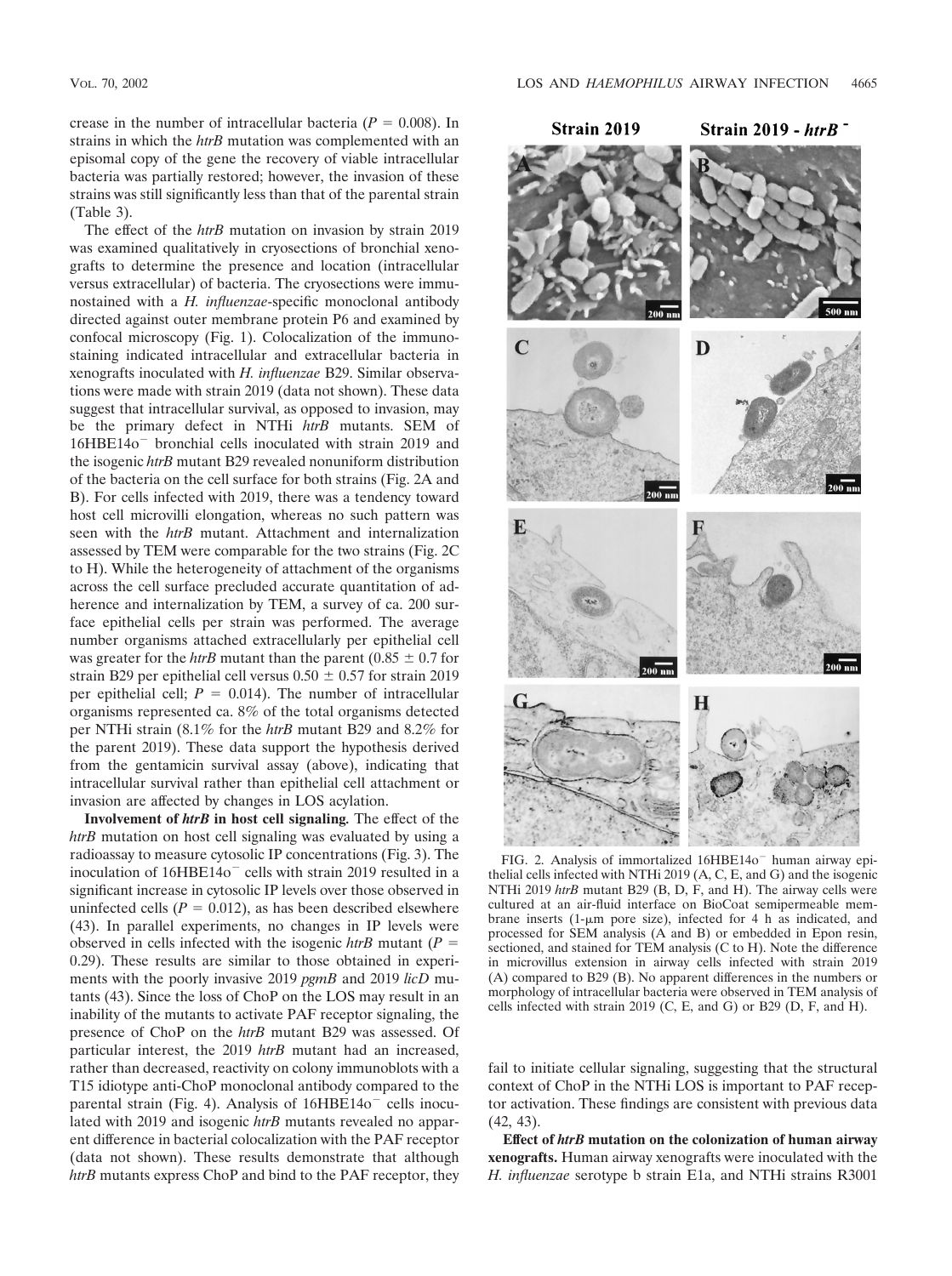

FIG. 3. Effect of inoculation of NTHi 2019 and isogenic mutants on cytosolic IP levels in immortalized 16HBE14o<sup>-</sup> human airway epithelial cells. Wild-type strain 2019, in comparison with the poorly invasive strain with mutations in *pgmB* and *licD* results in the increased cytosolic IP levels by means of PAF receptor activation; mutations affecting the addition of ChoP onto the oligosaccharides of the strain 2019 LOS reduce this effect  $(43)$ . The 16HBE14o<sup>-</sup> cells were labeled with <sup>3</sup>H-labeled myoinositol and inoculated with the strain indicated, and the IP levels in the cytosolic fractions were assessed.

and 2019, as well as isogenic *htrB* mutants (Table 4). Each parental strain colonized the xenografts; however, the *htrB* mutants were all markedly decreased in their ability to survive and colonize the xenografts. Considering the in vitro adherence and invasion data, these data strongly suggest that the acylation of the lipid A is required for the colonization of respiratory epithelium by *H. influenzae*.

## **DISCUSSION**

Innate immune defenses such as defensins, C reactive protein, and lactoferrin are found at the airway surface and are beginning to be recognized as major contributors to the clearance and containment of bacteria within the airways (15, 38, 39). The uptake of bacteria within airway epithelial cells may serve to protect the bacteria from killing by these factors, or the uptake of bacteria by epithelial cells may be itself a component of the innate immunity (50). Mutations affecting lipid A acylation are known to destabilize the gram-negative bacterial cell envelope and could easily confer increased sensitivity to killing by host cells. Key insights have been provided by prior work with *Salmonella enterica* serovar Typhimurium, in which mutations that eliminate the addition of long-chain fatty acids to lipid A increase the sensitivity to killing by antimicrobial peptides and polymyxin B and lead to attenuation of virulence in animal models (17).

The acylation of the lipid A has long been recognized as a key determinant of the toxicity of LPS or LOS. In particular, the late acylation reactions mediated by the products of *htrB* and *msbB* are responsible for much of the toxicity of enterobacterial lipid A. Previous data from our laboratories have shown that mutation of *htrB* results in a largely detoxified LOS and significantly reduces the virulence of *H. influenzae* in an



FIG. 4. Effect of *htrB* mutation on ChoP expression by NTHi 2019. Colonies of strain 2019 and the isogenic *htrB* mutant (strain B29) were lifted onto nitrocellulose, and immunoblot analyses were performed as described in Materials and Methods and in prior studies (42, 47).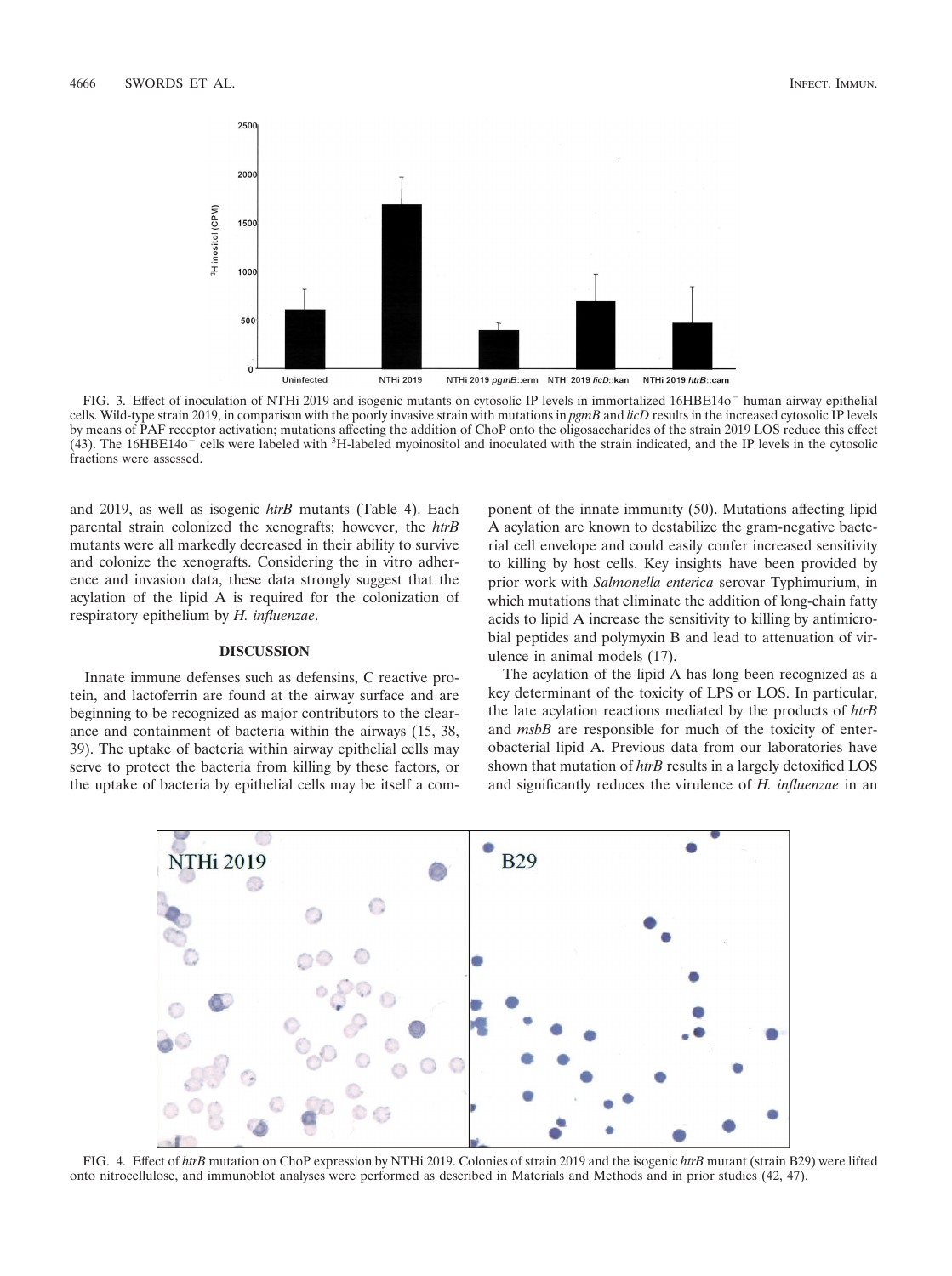TABLE 4. Colonization capacity of *H. influenzae* and isogenic *htrB* mutants

| Strain     |      |             | Colonization of human respiratory xenografts <sup><math>a</math></sup> |                         |  |  |
|------------|------|-------------|------------------------------------------------------------------------|-------------------------|--|--|
|            | htrB | Type        | Inoculum                                                               | No. colonized/total no. |  |  |
| E1a        |      | h           | $10^{3}$                                                               | 10/10                   |  |  |
| $E1a*$     |      | b           | $10^{3}$                                                               | 1/10                    |  |  |
| R3001      |      | <b>NTHi</b> | $10^{2}$                                                               | 10/10                   |  |  |
| R3001a     |      | <b>NTHi</b> | $10^{2}$                                                               | 2/10                    |  |  |
| 2019       |      | <b>NTHi</b> | $10^{3}$                                                               | 10/10                   |  |  |
| <b>B29</b> |      | <b>NTHi</b> | $10^3$                                                                 | 0/10                    |  |  |
|            |      |             |                                                                        |                         |  |  |

*<sup>a</sup>* Colonization is defined as present if the xenograft flush or homogenate culture yielded *H. influenzae* 5 days (flush) or 7 days (homogenate) after inoculation.

infant rat model of infection (31). The current data show that *htrB* expression is increased during colonization of human respiratory epithelium and that the loss of *htrB* largely attenuates the ability of NTHi to colonize and persist in a bronchiolar xenograft. In an independent series of experiments, we have found that as few as 10 CFU of *H. influenzae* strain R3001 can colonize human bronchiolar xenografts. Within 24 h of inoculation PBS-G flushed through the xenograft contains  $2 \times 10^6$  to  $8 \times 10^6$  CFU/ml, which then increases to  $2 \times 10^7$  to  $5 \times 10^7$ CFU/ml over the next 24 h. This density is maintained for 3 weeks, the maximum time that the lumen of the xenograft is patent. Our data suggest transcriptional regulation of LOS biosynthesis and late acylation. Given the importance of the late acylation reactions to the endotoxic nature of LOS or LPS, it is interesting that previous work has shown that there is heterogeneity among lipid A produced by different NTHi strains (2). It is tempting to speculate that NTHi may differentially acylate its LOS during commensal and disease states, resulting not only in differences in LOS toxicity but also differences in persistence or clearance. Differential lipid A acylation may therefore be a widely shared adaptive change in bacterial populations during long-term colonization of the airway.

The results of the in vitro infection studies also suggest that *htrB* mutants are unable to survive within airway epithelial cells. These and prior data clearly demonstrate that NTHi colonize airway cells in a nonuniform fashion that may preclude a representative quantitative analysis by TEM (21, 43). However, present analyses of immortalized airway cells inoculated with NTHi and isogenic *htrB* mutants by TEM and thick cryosection revealed comparable numbers of intracellular bacteria. Since bacterial viability cannot be assessed by TEM, we relied on the gentamicin kill experiments to indicate the numbers of viable, intracellular bacteria. These experiments indicated that the majority of the intracellular *htrB* mutants are not viable. Furthermore, *htrB* mutants express ChoP and bind to the PAF receptor and yet are deficient in the ability to activate PAF receptor-mediated signaling. Although the role of ChoP in persistent host colonization is not yet fully understood, data from a number of different studies with animal models and patient samples have indicated that host nasopharyngeal carriage enriches for ChoP<sup>+</sup> H. influenzae variants (44–47). ChoP may be expressed within a variety of structural contexts upon the oligosaccharide portion of the LOS (24, 26, 37), and the nature of the presentation of ChoP affects binding to the PAF

receptor (42) and C reactive protein (24). The present data suggest that ChoP must be present within a fully acylated LOS structure for activation of the PAF receptor by NTHi. These findings are reminiscent of biochemical work that has demonstrated that the removal of the acetyl side group from PAF, the host ligand for the PAF receptor, diminishes its ability to activate receptor-mediated signaling (4).

Previous data have shown an increase in the transcription of *rfaE* in an *htrB* mutant (23), and structural analysis of LOS isolated from *H. influenzae htrB* mutants revealed hyperphosphorylation of the oligosaccharide portion of the LOS (23). The means whereby *htrB* expression is controlled and how it affects the expression of other LOS biosynthetic genes is not defined. The data also show that the expression of *rfaF* is increased during host colonization. *rfaF* encodes a heptosyl transferase that carries out one of the early steps in the synthesis of the LOS core region, and thus its increased transcription may be an index of increased LOS biosynthesis. Data presented here therefore provide support for the hypothesis that *htrB* expression and LOS biosynthesis are controlled at the transcriptional level and are increased during colonization of human respiratory epithelial cells. Future studies will address the means of transcriptional regulation of *htrB* and its role in the regulation of the expression of other genes.

#### **ACKNOWLEDGMENTS**

We acknowledge the staff of the University of Iowa Central Microscopy Research Facility, including Randy Nessler and Tom Moninger, as well as the staff of the University of Missouri-Columbia Electron Microscopy Core Facility, including Cheryl Jensen and Randy Tindall, for their assistance. We thank Allan Weber for assistance with differential display.

The Experimental Station Chemical Laboratories of the University of Missouri provided financial assistance. This work was also supported by research grants from the Cystic Fibrosis Foundation (A.L.S.), the Allen P. and Josephine B. Green Foundation (D.L.C.), and the USPHS (AI10053, D.L.C.; AI44002, A.L.S.; AI165298 and AI24616, M.A.A.). Assistance in xenograft studies at the University of Iowa was provided by Yulong Zhang and John Engelhardt of the Animal Models Core of the Iowa Center for Gene Therapy of Cystic Fibrosis and Other Genetic Diseases, which is cofunded by the National Institutes of Health and the Cystic Fibrosis Foundation (P30 DK54759). W.E.S. was supported by a training grant from the NIAID (AI07511). Work in W.E.S.'s laboratory is supported in part by USPHS grant AI50108.

#### **REFERENCES**

- 1. **Adhikari, P., S. D. Kirby, A. J. Nowalk, K. L. Veraldi, A. B. Schryvers, and T. A. Mietzner.** 1995. Biochemical characterization of a *Haemophilus influenzae* periplasmic iron transport operon. J. Biol. Chem. **270:**25142–25149.
- 2. **Apicella, M. A., K. C. Dudas, A. Campagnari, P. Rice, J. M. Mylotte, and T. F. Murphy.** 1985. Antigenic heterogeneity of lipid A of *Haemophilus influenzae*. Infect. Immun. **50:**9–14.
- 3. **Barcak, C. J., M. S. Chandler, R. J. Redfield, and J. F. Tomb.** 1991. Genetic systems in *Haemophilus influenzae*. Methods Enzymol. **204:**321–342.
- 4. **Blank, M. L., T. Lee, V. Fitzgerald, and F. Snyder.** 1981. A specific acetylhydrolase for 1-alkyl-2-acetyl-*sn*-glycero-3-phosphocholine (a hypotensive and platelet-activating lipid). J. Biol. Chem. **256:**175–178.
- 5. **Bogdan, J. A., Jr., and M. A. Apicella.** 1995. Mapping of a surface-exposed, conformational epitope of the P6 protein of *Haemophilus influenzae*. Infect. Immun. **63:**4395–4401.
- 6. **Campagnari, A. A., M. R. Gupta, K. C. Dudas, T. F. Murphy, and M. A. Apicella.** 1987. Antigenic diversity of lipooligosaccharides of nontypable *Haemophilus influenzae*. Infect. Immun. **55:**882–887.
- 7. **Clementz, T., Z. Zhou, and C. R. Raetz.** 1997. Function of the *Escherichia coli msbB* gene, a multicopy suppressor of *htrB* knockouts, in the acylation of lipid A: acylation by MsbB follows laurate incorporation by HtrB. J. Biol. Chem. **272:**10353–10360.
- 8. **Cohn, L. A., A. Weber, T. Phillips, S. Lory, M. Kaplan, and A. Smith.** 2001.